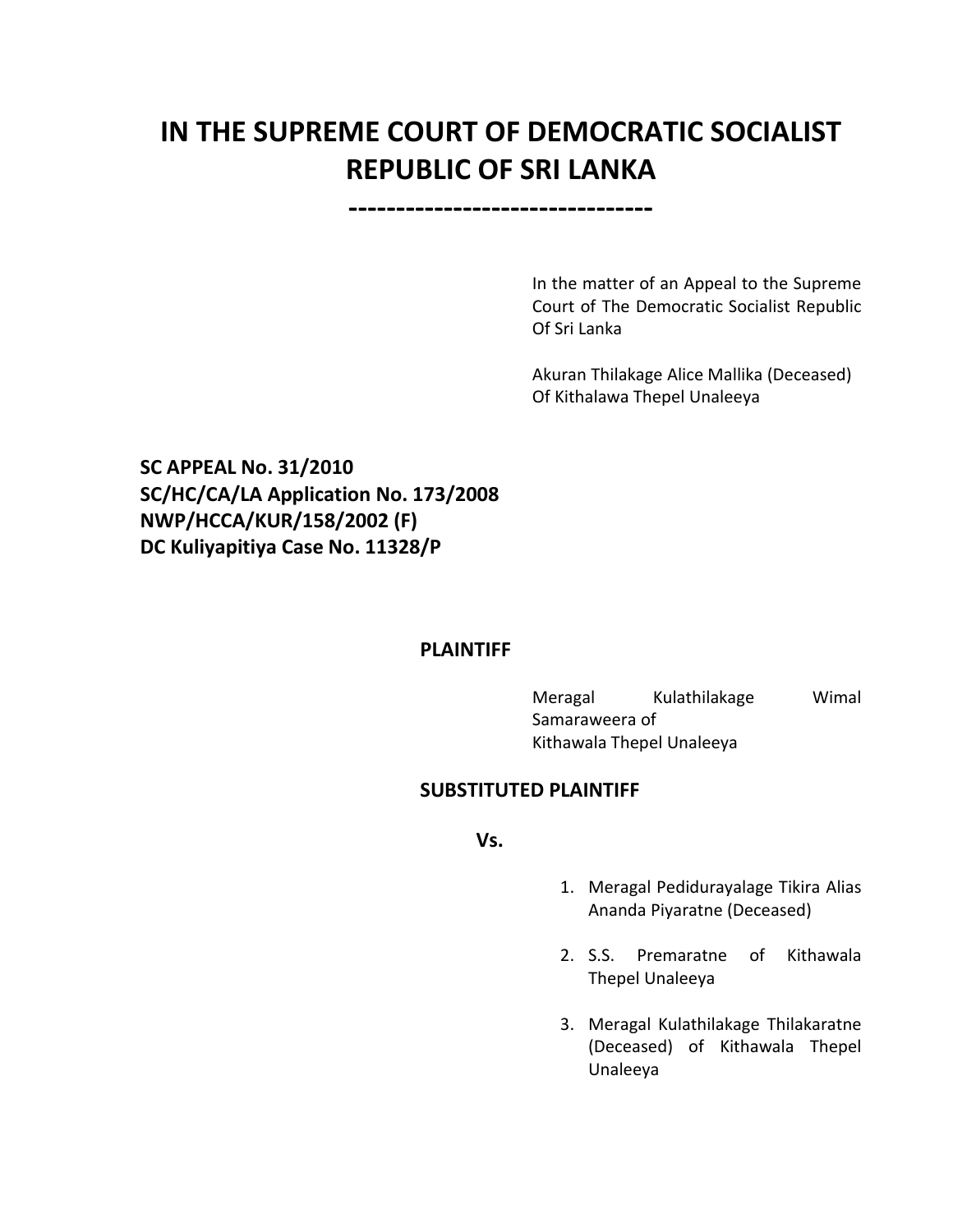- 3A. Meragal Kulathilakage Sarath Chandraratne of Kithawala Thepel Unaleeya
- 4. Meragal Kulathilakage Dayaratne of Kithawala Thepel Unaleeya
- 5. Meragal Kulathilakage Sarath Chandraratne of Kithawala Thepel Unaleeya
- 6. Meragal Kulathilakage Nimal Senaratne of Kithawala Thepel Unaleeya
- 7. Meragal Kulathilakage Premathilake of Kithawala Thepel Unaleeya
- 8. Meragal Kulathilakage Keerthiratne of Kithawala Thepel Unaleeya
- 9. Meragal Pedidurayalage Sirisena (Deceased) of Kithawala Thepel Unaleeya
- 9A. Meragal Pedidurayalage Karunaratne of Kithawala Thepel Unaleeya
- 10. Meragal Pedidurayalage Karunaratne of of Kithawala Thepel Unaleeya

# **DEFFENDANTS**

#### **AND**

6. Meragal Kulathilakage Nimal Senaratne of Kithawala Thepel Unaleeya

#### **DEFFENDANT – APPELANT**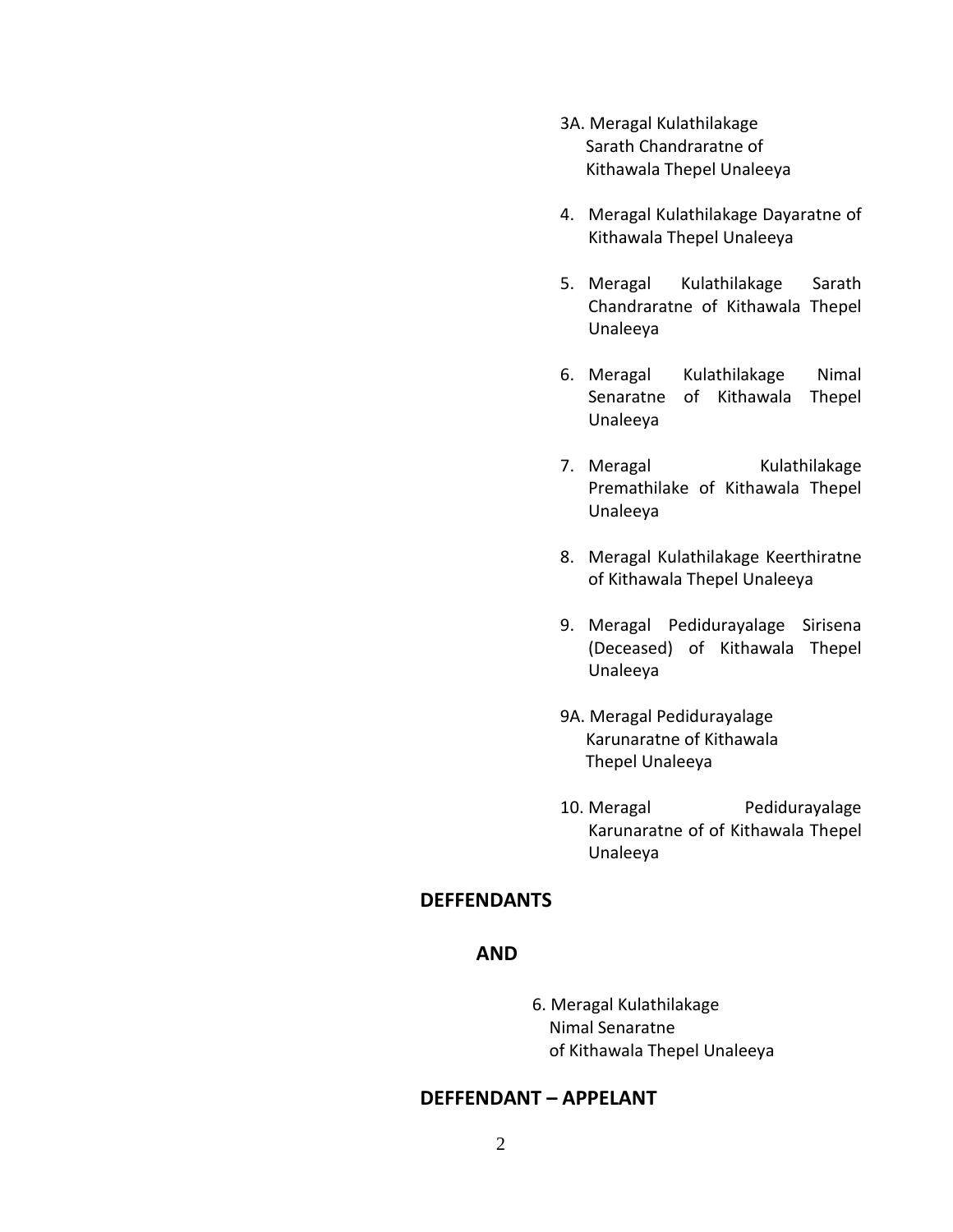**Vs.**

Akuran Thilakage Alice Mallikaa (Deceased) of Kithawala Thepel Unaleeya

## **PLAINTIFF – RESPONDENT**

Meragal Kulathilakage Wimal Samaraweera of Kithawala Thepel Unaleeya

# **SUBSTITUTED PLAINTIFF – RESPONDENT**

- 1. Meragal Pedidurayalage Tikira Alias Ananda Piyaratne (Deceased)
- 2. S.S. Premaratne of Kithawala Thepel Unaleeya
- 3. Meragal Kulathilakage Thilakaratne (Deceased) of Kithawala Thepel Unaleeya
- 3A. Meragal Kulathilakage Sarath Chandraratne of Kithawala Thepel Unaleeya
- 4. Meragal Kulathilakage Dayaratne of Kithawala Thepel Unaleeya
- 5. Meragal Kulathilakage Sarath Chandraratne of Kithawala Thepel Unaleeya
- 6. Meragal Kulathilakage Nimal Senaratne of Kithawala Thepel Unaleeya
- 7. Meragal Kulathilakage Premathilake of Kithawala Thepel Unaleeya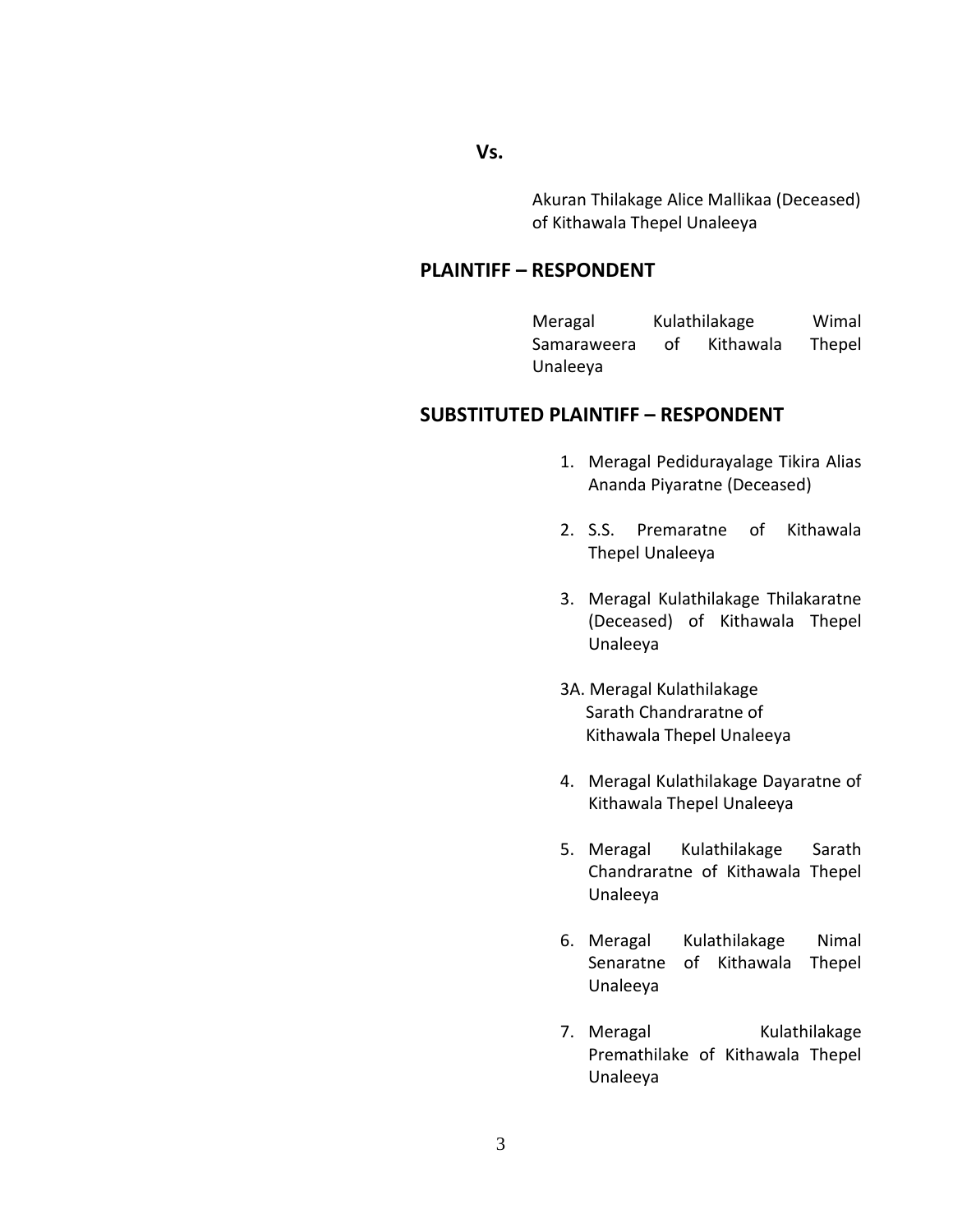- 8. Meragal Kulathilakage Keerthiratne of Kithawala Thepel Unaleeya
- 9. Meragal Pedidurayalage Sirisena (Deceased) of Kithawala Thepel Unaleeya
- 9A. Meragal Pedidurayalage Karunaratne of Kithawala Thepel Unaleeya
- 10. Meragal Pedidurayalage Karunaratne of of Kithawala Thepel Unaleeya

## **DEFFENDANTS – RESPONDENTS**

# **AND NOW BETWEEN**

Akuran Thilakage Alice Mallika (Deceased) Of KiKithalawa Thepel Unaleeya

## **PLAINTIFF – RESPONDENT – APPELLANT**

Meragal Kulathilakage Wimal Samaraweera of Kithawala Thepel Unaleeya

# **SUBSTITUTED PLAINTIFF – RESPONDENT – APPELLANT**

#### **Vs.**

6. Meragal Kulathilakage Nimal Senaratne of Kithawala Thepel Unaleeya

## **DEFFENDENT – APPELLANT RESPONDENT**

1. Meragal Pedidurayalage Tikira Alias Ananda Piyaratne (Deceased)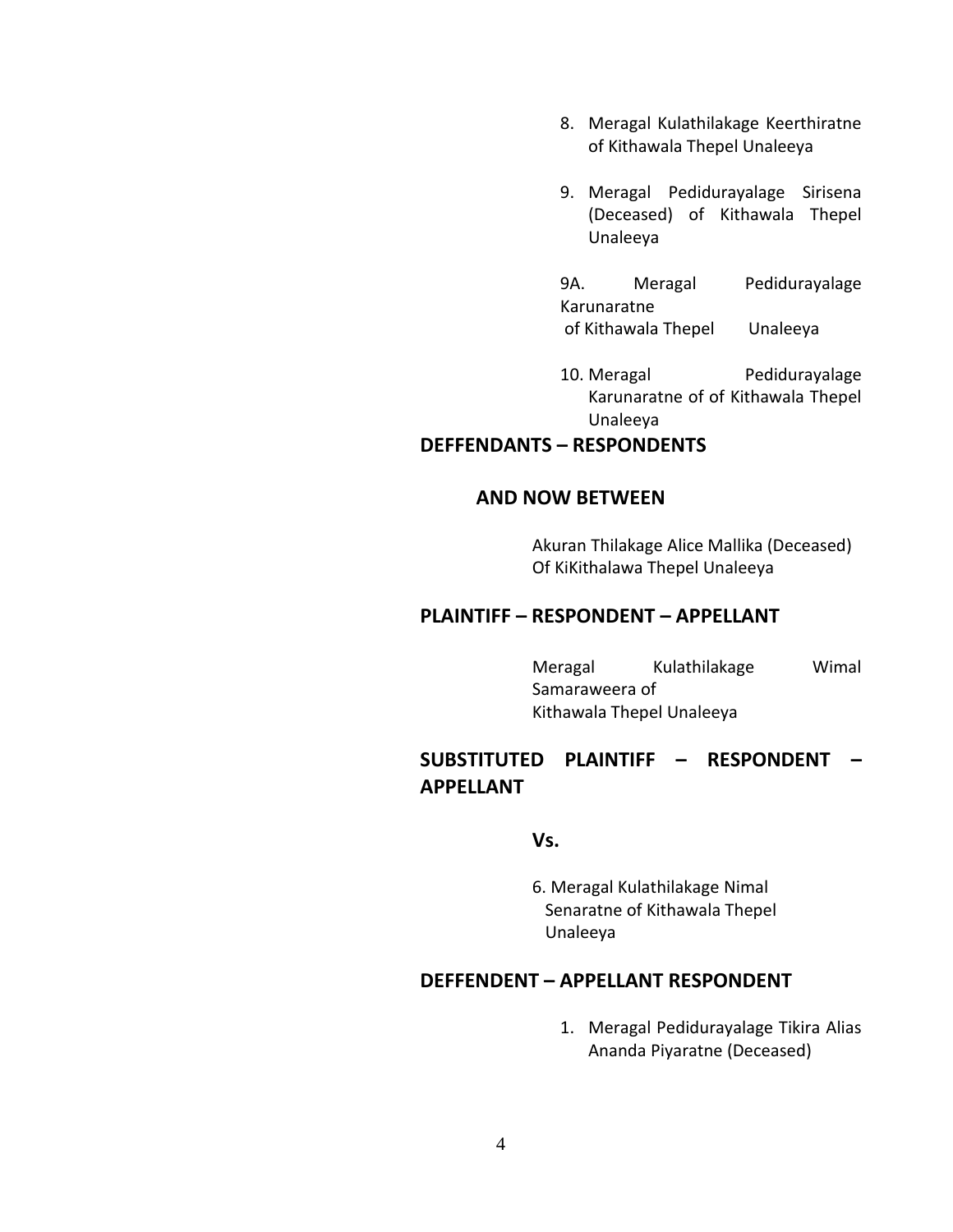- 2. S.S. Premaratne of Kithawala Thepel Unaleeya
- 3. Meragal Kulathilakage Thilakaratne (Deceased) of Kithawala Thepel Unaleeya
- 3A. Meragal Kulathilakage Sarath Chandraratne of Kithawala Thepel Unaleeya
- 4. Meragal Kulathilakage Dayaratne of Kithawala Thepel Unaleeya
- 5. Meragal Kulathilakage Sarath Chandraratne of Kithawala Thepel Unaleeya
- 6. Meragal Kulathilakage Nimal Senaratne of Kithawala Thepel Unaleeya
- 7. Meragal Kulathilakage Premathilake of Kithawala Thepel Unaleeya
- 8. Meragal Kulathilakage Keerthiratne of Kithawala Thepel Unaleeya
- 9. Meragal Pedidurayalage Sirisena (Deceased) of Kithawala Thepel Unaleeya
- 9A. Meragal Pedidurayalage Karunaratne of Kithawala Thepel Unaleeya
- 10. Meragal Pedidurayalage Karunaratne of of Kithawala Thepel Unaleeya

#### **DEFFENDANTS – RESPONDENTS – RESPONDENTS**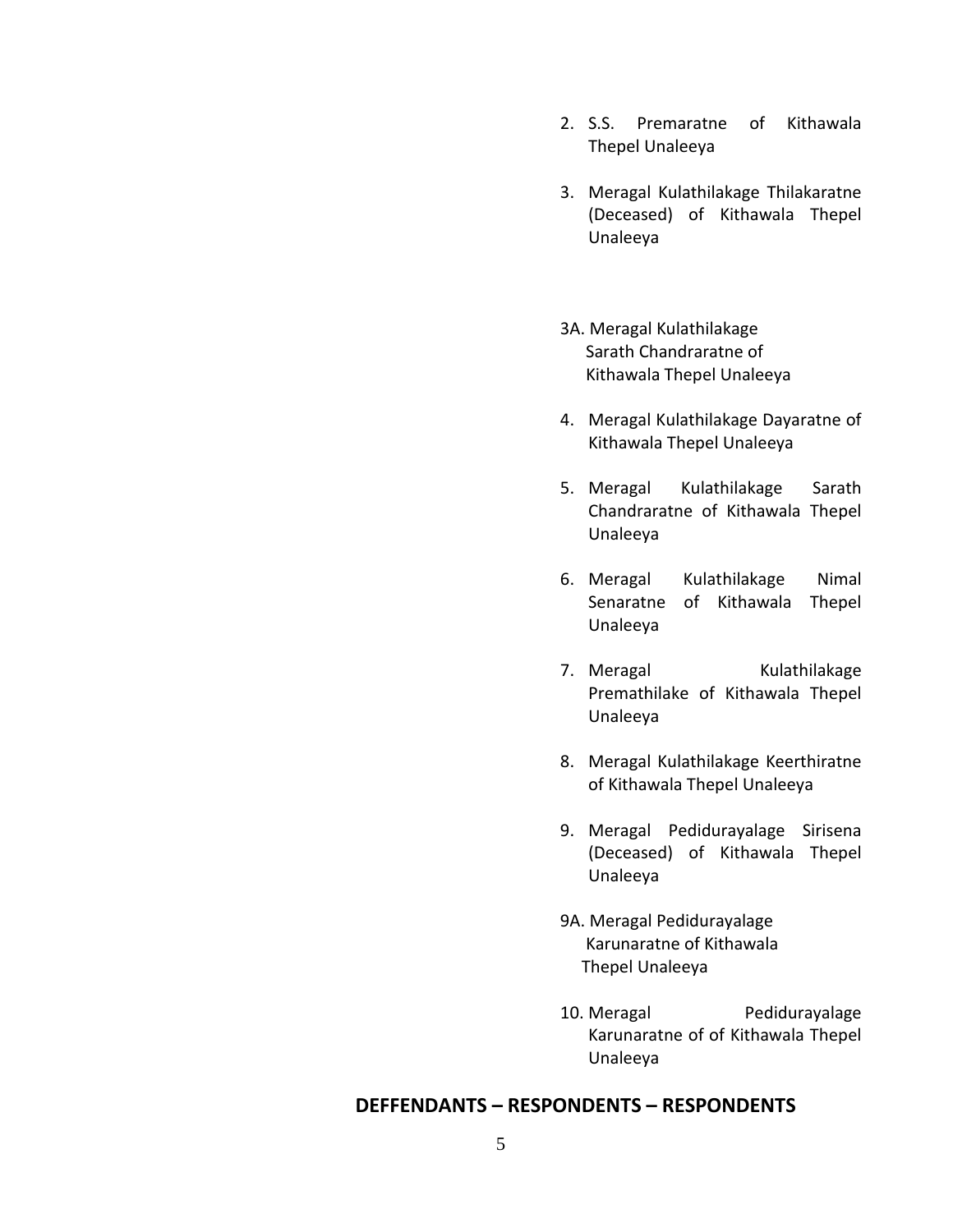| <b>Before</b> | $\ddot{\cdot}$ | Saleem Marsoof J,<br>S.I.Imam J,<br>R.K.S.Suresh Chandra J.                                |
|---------------|----------------|--------------------------------------------------------------------------------------------|
| Counsel:      |                | Harsha Soza PC with Upendra Walgampaya for Substituted -<br>Plaintiff-Respondent-Appellant |
|               |                | J.P. Gamage for 6 <sup>th</sup> Defendant-Appellant-Respondent                             |
| Argued on:    |                | 6 <sup>th</sup> September 2010                                                             |

# **Written Submissions tendered on**

21<sup>st</sup> September 2010 for Substituted-Plaintiff-Respondent-Appellant

**Decided on:** 10<sup>th</sup> March 2011

# **R.K.S.Suresh Chandra J,**

This is an appeal from the judgment of the High Court of Civil Appeals Kurunegala which had set aside the judgment of the District Court of Kuliyapitya.

The Plaintiff-Respondent-Appellant instituted action in the District court of Kuliyapitiya to partition the land called "Atha Wetuna Pitiye Watta" depicted in Preliminary Plan No.1103 of 11.06.1996. The contesting parties were the  $6<sup>th</sup>$  to the 10<sup>th</sup> Defendants-Respondents. At the commencement of the trial by agreement between the parties the corpus was restricted to Lots 1,2,3 and 4 in the said Plan. There was no dispute regarding the corpus.

The original owner as set out in the plaint and maintained by the Substituted Plaintiff-Respondent-Appellant (The Original Plaintiff having died during the pendency of the case) was Sethuwa Maraduraya. He had transferred to Horatala and Balaya an undivided half share each of the said property be Deed No.2977 (P1) . Horatala by Deed No.6302(P2) conveyed to Handuwa 3 acres 2 roods and 23 perches excluding therefrom an extent of 2 acres and 2 roods. Handuwa by Deed No.15204 (P3) transferred his rights to Tikira alias Ananda Piyarathna, the 1<sup>st</sup> Defendant, Pina alias Bilinda and Peter. Balaya by deed No.33415(P4) gifted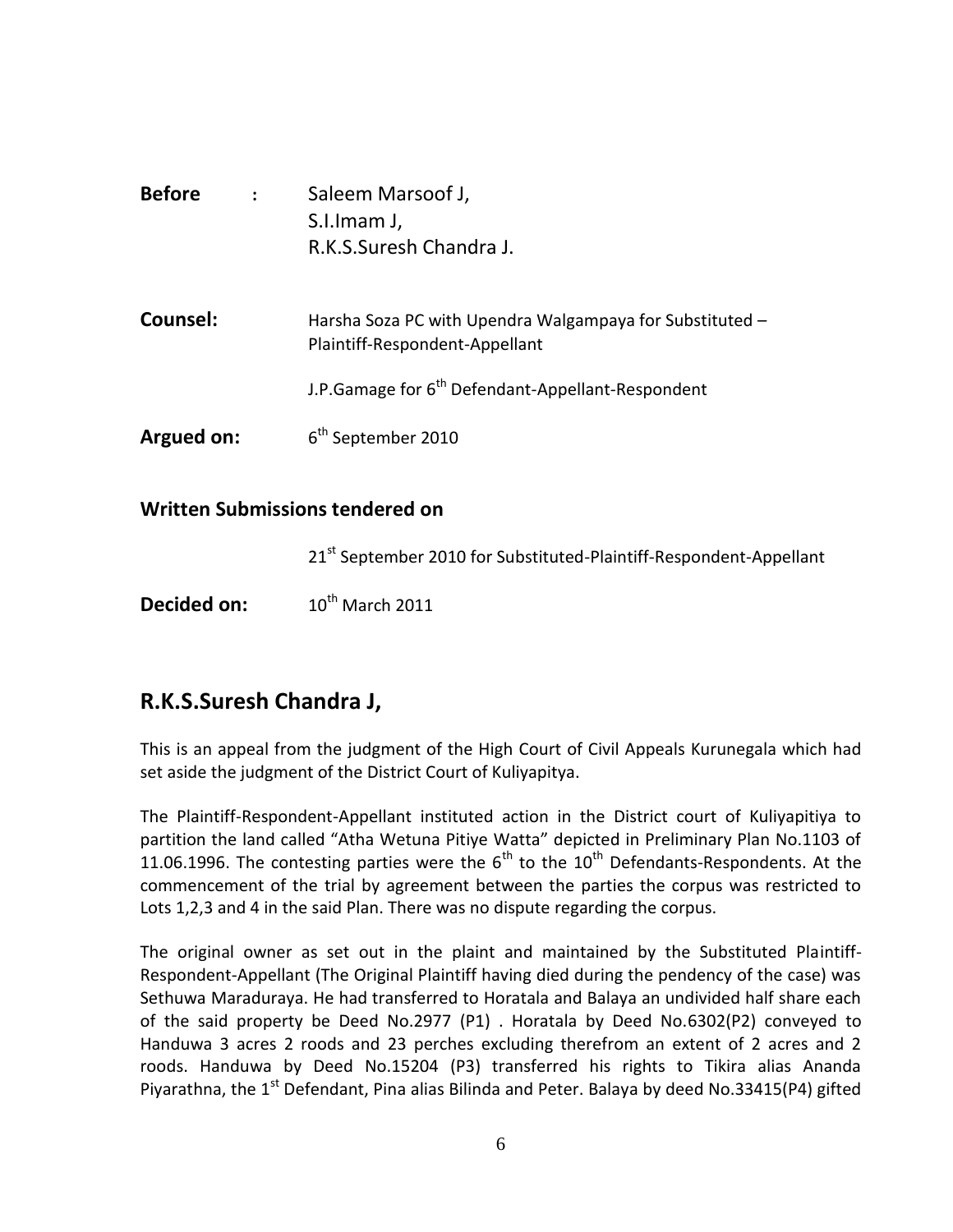his rights to the said Tikira alias Ananda Piyarathna the  $1<sup>st</sup>$  Defendant, Pina alias Bilinda and Peter 3 acres 2 roods and 23 perches excluding therefrom 2 acres and 2 roods. Horatala and Balaya were brothers. Tikira alias Ananda Piyarathna, the 1<sup>st</sup> Defendant, Pina alias Bilinda and Peter were the children of Horatala. Peter died unmarried and without issue in 1941 and his rights devolved equally on his two surviving brothers Tikira alias Ananda Piyarathna, the 1<sup>st</sup> Defendant and Pina alias Bilinda. Pina alias Bilinda predeceased his wife Tikiri. His rights devolved on their only child Anulawathie subject to a life interest in favour of Tikiri. Anulawathie had died unmarried and issueless. Tikiri had contracted a second marriage with the 3<sup>rd</sup> Defendant Tillekeratne. They had five children Sarath Chandraratne, the 5<sup>th</sup> Defendant, Dayaratne, the  $4<sup>th</sup>$  Defendant, Nimal Senaratne, the  $6<sup>th</sup>$  Defendant, Hemalatha and Swarnalatha. Hemalatha and Swarnalatha had died unmarried and issueless. The parties were subject to Kandyan Law and the shares in the said property had devolved on the basis of the applicable Kandyan Law. The devolution of the shares in the said property in the above manner was based on the evidence given by the substituted Plaintiff-Respondent-Appellant and on which basis the property was claimed by the Substituted Plaintiff-Respondent-Appellant and the 1<sup>st</sup> Defendant in equal shares. The contesting  $6<sup>th</sup>$  Defendant claimed rights on the basis that he was a child of Tikiri being a child of Tikiri's second marriage with Tillekeratne. The  $7<sup>th</sup>$  and  $8<sup>th</sup>$  Defendants claimed Lots 2 and 3 on the basis of prescription. The  $6<sup>th</sup>$  Defendant and the  $8<sup>th</sup>$  Defendant too gave evidence. The learned District Judge accepted the evidence of the Substituted Plaintiff and ordered the partition of the corpus on the basis that the substituted Plaintiff and the  $1<sup>st</sup>$  Defendant were entitled to an undivided half share each of the said property having considered the evidence of the  $6<sup>th</sup>$  Defendant and the  $8<sup>th</sup>$ Defendant and rejecting their claims.

The  $6<sup>th</sup>$  Defendant-Appellant-Respondent appealed against the said judgment of the District Court to the High Court of Civil Appeals, Kurunegala and the learned High Court by judgment dated 13.11.2008 allowed the appeal and set aside the judgement of the learned District Judge and dismissed the Plaintiff's action on the basis that the Plaintiff had not established his case.

The Plaintiff made an application for leave to appeal to the Supreme Court, and the Court had granted leave on the questions set out in para.16 of the petition namely:

- (i) Did the High Court of Civil Appeals, Kurunegala err in law in dismissing the action on the material placed before Court?
- (ii) Is the property inherited by Bilinda from Peter paraveni property?
- (iii) According to Kandyan Law does the paraveni property of Bilinda inherited by him from Peter which upon Bilinda's death devolved upon his only child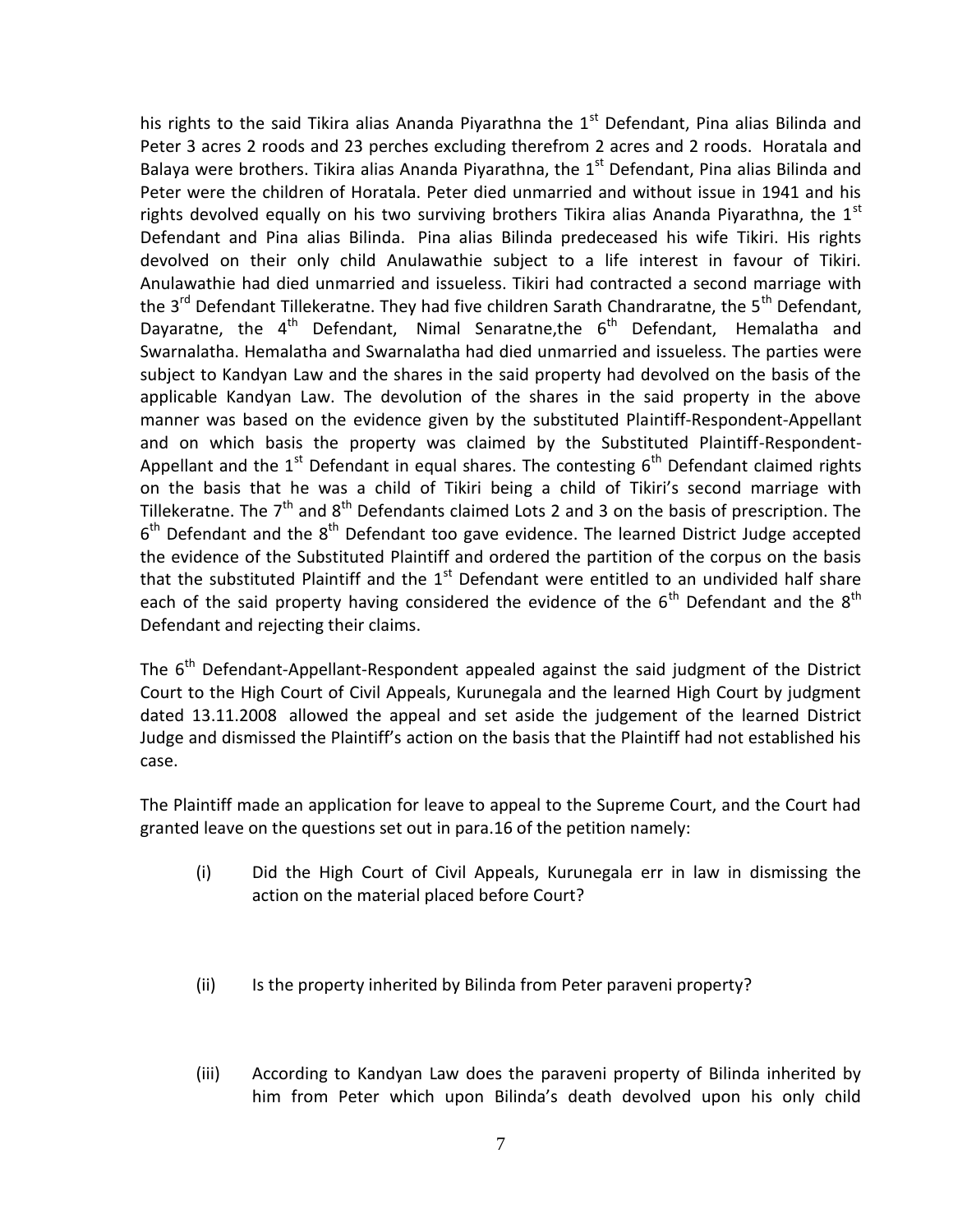Anulawlathie revert to her sole surviving paternal uncle the  $1<sup>st</sup>$  Defendant upon her death ?

- (iv) According to Kandyan law, does the acquired property of Bilinda which upon his death passed to his only child Anulawathie and which as paternal acquired property of Anulawathie passed to her mother Tikiri uopon her death revert to the sole surviving paternal uncle the  $1<sup>st</sup>$  Defendant upon the said Tikiri's death ?
	- a. Are the children of Tikiri by her second marriage entitled in Kandyan Law to any rights in respect of the acquired or paraveni property of Tikiri's first husband Bilinda which devolved on his only child Anulawathie who predeceased her mother Tikiri?

Question (i) involves the manner in which the learned High Court Judges have considered the judgment of the District Court while Questions ii to v involve a consideration of the concepts of **"paraveni property"** and "**acquired property**" and their devolution according to Kandyan law.

In relation to Question (i) a perusal of the judgment of the District Court reveals that the learned District Judge has considered all the evidence placed before Court both oral and documentary and arrived at his conclusion. Much reliance has been placed by Court on the evidence of the Substituted Plaintiff who is the son of Tikira alias Ananda Piyarathna, the  $1<sup>st</sup>$ Defendant , and a grandson of Horatala and his mother was Alice Mallika, the original plaintiff and wife of the first defendant and was 58 years at the time of giving evidence and apparently was aware of the relationship of the parties who were his predecessors and also the events that had taken place in the family circle. His evidence had not been seriously challenged by the contesting parties specially in relation to the relationships of the parties. In that context it would appear that the pedigree as set out by the substituted Plaintiff had been accepted by all parties and the District Court cannot be faulted for accepting and acting on such evidence. The High Court had erroneously stated that there was no evidence to establish that Tikira alias Ananda Piyarathna , the first defendant , Pina alias Bilinda and Peter are the children of Balaya whereas that was not the position of the substituted Plaintiff. His position was that Tikira alias Ananda Piyrathna, the first Defendant , Pina alias Bilinda and Peter were the children of Horatala and thereby the High Court had misdirected itself in considering the pedigree of the parties. Further the High Court had misapplied the dicta in Cooray v Wijesuriya 62 N.L.R. 158 and thereby erred in disregarding the evidence of the Substituted Plaintiff.

In that case evidence was given of the relevant pedigree by a total stranger who was not familiar with the relationships between the parties and the Court held that in those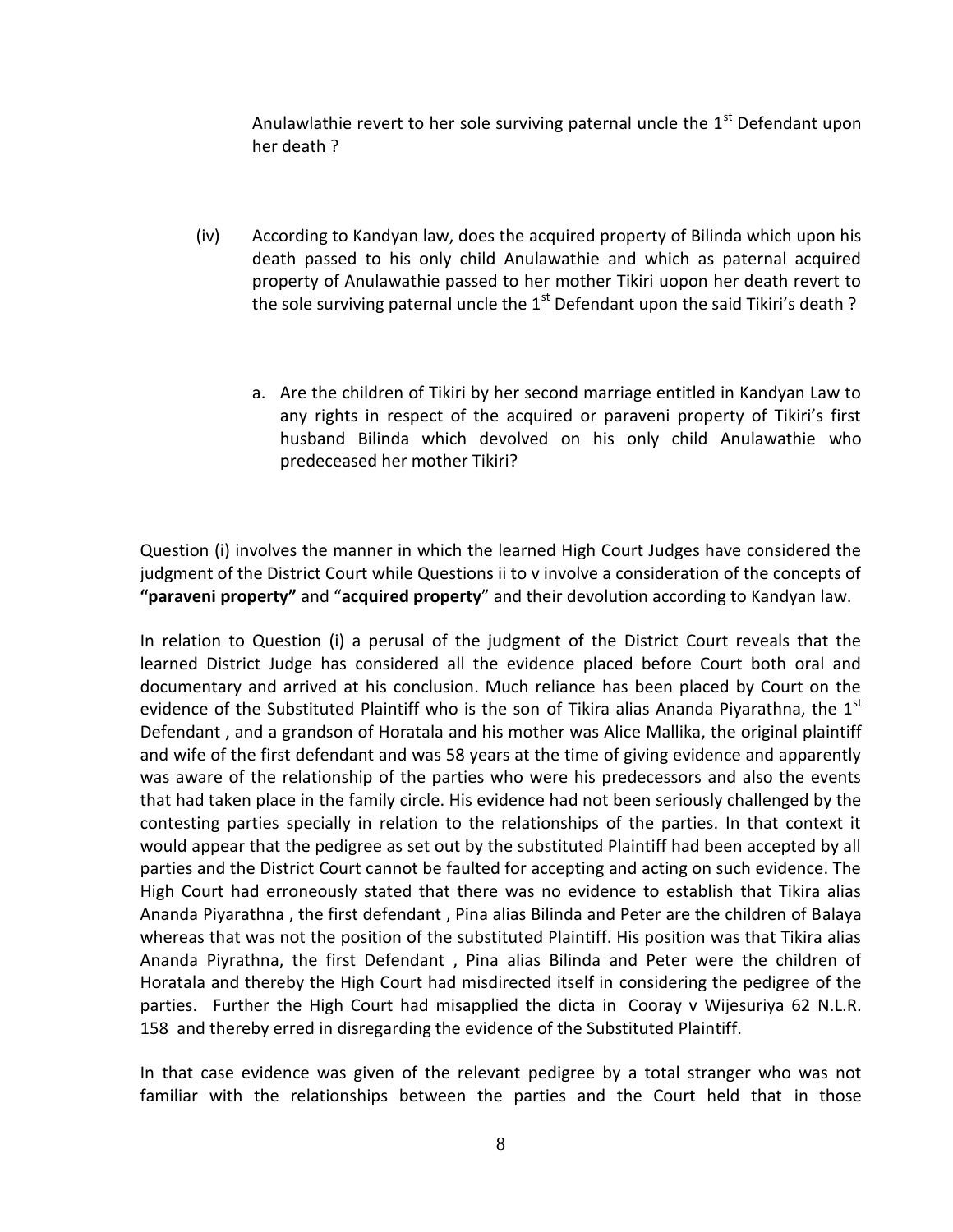circumstances in respect of statements made by such a witness proof of special means of knowledge must first be established whereas if such statements were made by a member of the family as in the present case, such knowledge may be inferred or even presumed. .

Regarding questions (ii) to (iv) it would be relevant to consider the position as regards the devolution of "paraveni property" and "acquired property".

Section 10 of the Kandyan Declaration Ordinance provides as follows:

10(1) – The expressions "paraveni property" or "ancestral property" or "inherited property " and equivalent expressions shall mean immovable property to which a deceased person was entitled (a) by succession to any other person who has died intestate, or (b) under a deed of gift executed by a donor to whose estate or a share thereof the deceased would have been entitled to succeed if the donor had died intestate immediately prior to the execution of the deed, or (c) under the last Will of a testator to whose estate or a share thereof the deceased would have been entitled to succeed had the testator died intestate. Provided , however, that if the deceased shall not have left him surviving any child or descendant, property which had been the acquired property of the person from whom it passed to the deceased shall be deemed acquired property of the deceased.

(2) Where the paraveni property of any person includes a share in any immovable property of which that person is a co-owner, any divided part of or interest in that property which may be assigned or allotted to that person by any deed of partition executed, or by any decree for partition entered by a Court, after the commencement of this Ordinance, shall for all purposes be and be regarded as paraveni property of that person.

(3) Except as in this section provided, all property of a deceased person shall be deemed to be "acquired property".

(4) The expressions "paternal paraveni" and "maternal paraveni" and similar or equivalent expressions shall be deemed to mean paraveni property as hereinbefore described derived from or through the father or from or through the mother, as the case may be.

It would appear therefore that all property acquired otherwise than by inheritance falls into one class, which is acquired property , whereas inherited property is classified into paternal or maternal. Paraveni property has been regarded as meaning ancestral property which has descended by inheritance, and property derived by any other source of title or by any other means as acquired property. Lebbe v Banda 31 N.L.R. 28.

According to the evidence given by the substituted Plaintiff Appellant and as the parties were subject to Kandyan Law, the original owner of the corpus was Sethuwa Maraduraya and he had on P1 transferred an undivided half share each to Horathala and Balaya. Horathala had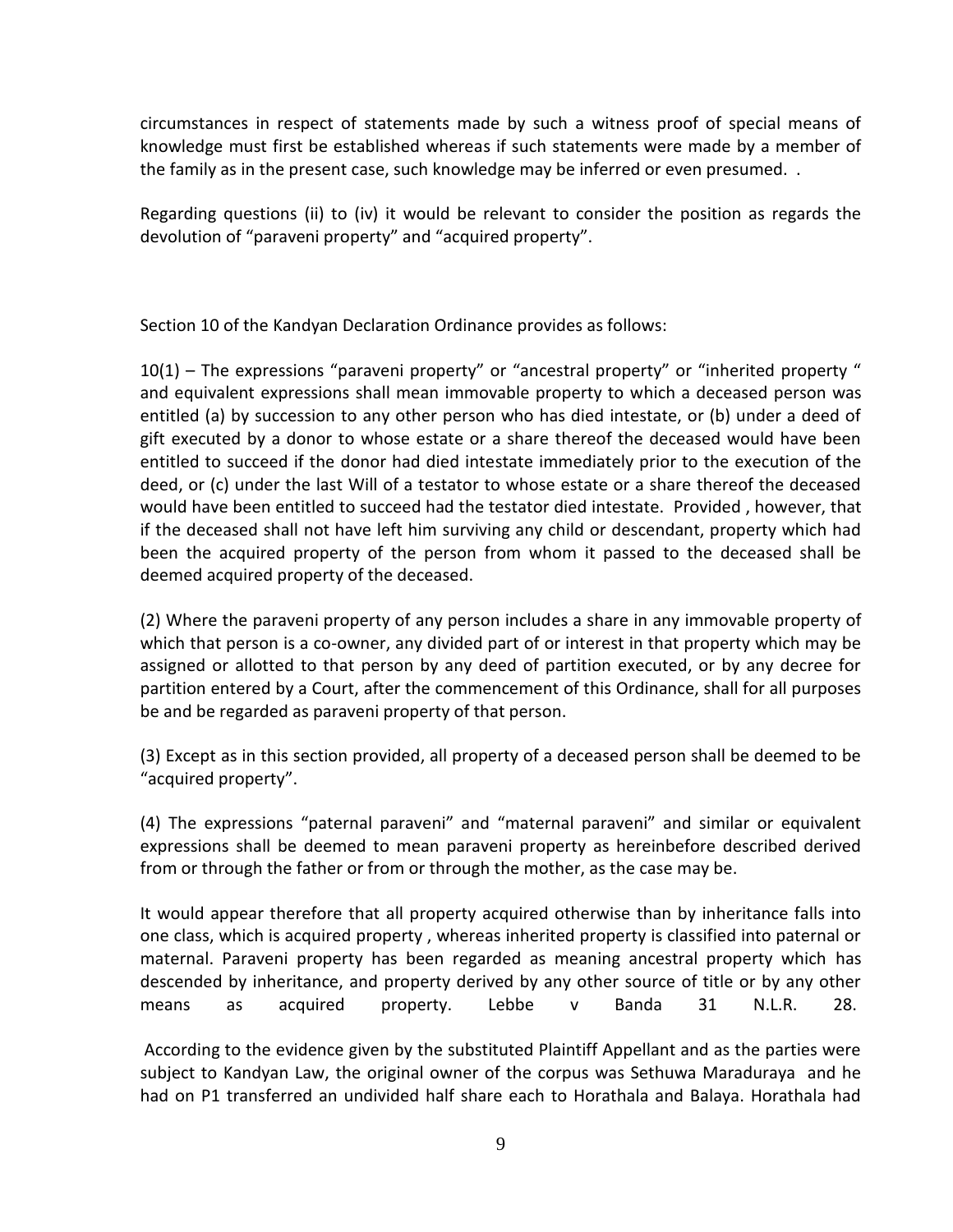transferred an undivided half share by P2 to Tikira alias Ananda Piyarathna the 1<sup>st</sup> Defendant, Pina alias Bilinda and Peter. Balaya had by Deed P4 transferred an undivided half share to Tikira alias Ananda Piyarathna , Pina alias Bilinda and Peter. Pina alias Bilinda married Tikiri and had a daughter Anulawathie who died unmarried and issueless. Tikiri married a second time and had five children from that marriage of whom two children had died leaving the  $4^{\text{th}}$ ,5<sup>th</sup> and  $6<sup>th</sup>$  defendants as the surviving children. When Peter died unmarried and issueless, his share devolved on Tikira alias Ananda Piyarathna the  $1<sup>st</sup>$  Defendant on the basis of half that share as Brother of Pina and the other half as paternal uncle of Anulawathie. Thus Tikiri became entitled to  $2/3^{rd}$  (from Handuwa being acquired property) and  $1/3$ rd from Peter being paraveni property) making a total of 2/3rds. The same devolution applied in relation to the half share of Balaya. The  $1<sup>st</sup>$  Defendant had transferred half of his 2/3rd to the Plaintiff by deed P5.

The remaining  $1/3<sup>rd</sup>$  of the property is the share that has to be resolved. What Anulawathie inherited from her father Pina alias Bilinda is paternal paraveni property according to Section 10(1) of the Kandyan Law Declaration Amendment Ordinance. This property would not revert the  $1<sup>st</sup>$  defendant as the paternal uncle as had been contended earlier by the Substituted Plaintiff. This position was conceded to by Counsel for the Appellant at the argument. Anulawathie's rights comprise of  $1/6<sup>th</sup>$  share derived from her father Bilinda which he had inherited from his brother Peter and another  $1/6<sup>th</sup>$  share which her father Pina alias Bilinda had acquired upon Deeds P3 and P4. Anulawathie's acquired 1/3<sup>rd</sup> share of the property on her death would pass on to her mother Tikiri who survived her and thereupon devolve on the three surviving children of Tikiri, namely the  $4^{th}$ ,  $5^{th}$  and  $6^{th}$  Defendant in equal shares. Therefore the final devolution of the corpus (as has been agreed to by Counsel for the Appellant as well as the Counsel for the  $6<sup>th</sup>$  Defendant at the argument) would be as follows:  $3/9<sup>th</sup>$  shares to the Substituted-Plaintiff-Appellant,  $3/9<sup>th</sup>$  shares to the 1A Defendant-Respondent,  $1/9^{th}$  share to the 4<sup>th</sup> Defendant-Respondent,  $1/9^{th}$  share to the 5<sup>th</sup> Defendant-Respondent and  $1/9^{th}$  share to the  $6^{th}$  Defendant-Respondent.

It is to be observed that this action had commenced in 1995 and that even prior to that there had been litigation between some of the parties in relation to the same land which transpired during the course of the trial. After the institution of the action in 1995 several partied had died and substitution had to be effected. The District Court judgment was delivered in 2002 while the High Court disposed of the appeal in 2008. The dismissal by the High Court of the Plaintiff's action would result in the dispute between the parties remaining unresolved further which probably would very likely lead to further litigation. The High Court should have considered the fact that there was substantial evidence placed before the District Court by the Plaintiff and the Substituted Plaintiff and that there had been no serious contest as far as the pedigree was concerned. It is disheartening to see that the High Court had not considered the nature of the contest between the parties and that a dismissal of such an action would perpetuate the conflicts between them who apparently are relatives. It would be in the best interests of justice if cases of this nature are viewed with an end to resolve disputes between such parties in a more flexible and realistic manner.